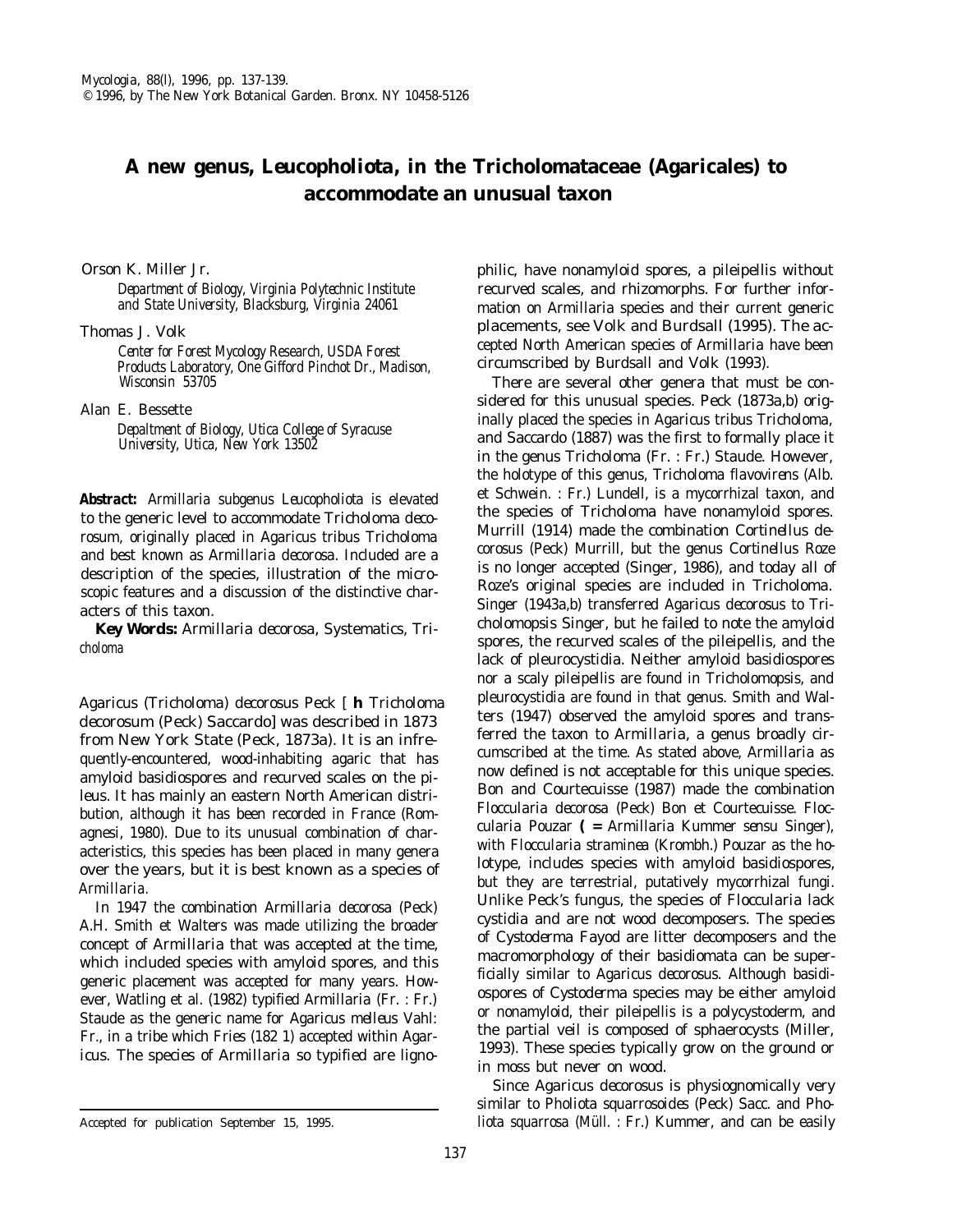

**FIGS.** 1-4. *Leucopholiota decorosa* 1. Basidia. 2. Basidiospores. 3. Cheilocystidia. 4. Trichodermial cells of the pileipellis. Bar =  $10 \mu m$  for FIGS. 1-3, 25  $\mu m$  for FIG. 4. *O.K. Miller 18626.*

mistaken for a *Pholiota* species in the field, a placement in *Pholiota* (Fr. : Fr.) Kummer must be considered. The species of *Pholiota* are also wood decomposers, but have brown, nonamyloid spores, often with an apical pore, and chrysocystidia. In fact *Pholiota* is placed in the Strophariaceae by most agaricologists. Romagnesi (1980) discussed the possibility that *A. decorosus* represents a case of sporal albinism of a species of *Pholiota,* but dismissed this hypothesis because of the absence of chrysocystidia, as well as the abundant and perfectly normal sporulation.

In conclusion, there is no logical placement of A. *decorosa* within the currently described genera of the Tricholomataceae. We propose to follow the logic of Romagnesi (1980) and elevate his subgenus *Leucopholiota* of *Armillaria* Fr. *sensu stricto ("Armillariella"* of Karsten) to generic status. *Leucopholiota* would be placed in the Tricholomataceae (Agaricales) and would fit very well into Romagnesi's concept of the tribe *Cystodermateae* Singer emend. Romagnesi. Singer (1986) did not include *A. decorosa* in his latest edition of Agaricales in Modern Taxonomy, but according to Singer's key, *Leucopholiota* would be best placed in the tribe *Biannularieae* with *Catathelasma* Lovejoy and *Armillaria* Kummer *(Floccularia* Pouzar). Further extensive study of subfamilial relationships will be necessary to determine the correct tribal placement. The new binomial is *Leucopholiota decorosa.*

**Leucopholiota** (Romagnesi) O.K. Miller, T.J. Volk et A.E. Bessette, *gen. et stat. nov.*

 $\equiv$  Armillaria ss. Fries ( $\equiv$  Armillariella Karsten) subgenus Leucopholiota Romagn., Bull. Soc. Mycol. France 96: 150.1980.

*Pileus* 2-6 cm broad, conic to convex in age, dry, covered with numerous brown, pointed, recurved scales; margin often incurved until maturity. *Lamellae* adnexed, close, white; edges finely scalloped. *Stipe* 2.5- 7.0 cm long, 6-12 mm thick, white, sheathed up to the superior annular zone with rusty brown, pointed, recurved scales. *Flesh* white, firm, thick. *Pileipellis* a trichodermium with fascicles of broad to slightly swollen 7.6-22.0 µm wide hyphae. *Clamp connections* scattered but present on all tissues. *Cheilocystidia* clavate with a blunt apical rostrum, thin-walled, hyaline. *Basidiospores* ellipsoidal, thin-walled, hyaline, amyloid. *Spore deposit* white. *Rhizomorphs* absent.

*Habit, habitat, and distribution.* Single to caespitose on decaying logs, branches, and stumps of hardwood trees; infrequent in eastern North America and rare in Europe.

- TYPE: Leucopholiota decorosa (Peck) O.K. Miller, Volk FIGS,  $1-4$ et Bessette, comb. nov.
	- $\equiv$  Agaricus (Tricholoma) decorosus Peck, Bull. Buff. Soc Nat. Sci. 1:42. 1873.
	- $\equiv$  Tricholoma decorosum (Peck) Sacc., Syll. Fung. 5:111. 1887.
	- $\equiv$  Tricholoma decorosum (Peck) Farlow, Icones Farlowianae p.19, pl.17, 1929, superfluous comb.
	- $\equiv$  Cortinellus decorosus (Peck) Murr., N. Amer. Flora 10: 32.1914.
	- $\equiv$  Tricholomopsis decorosa (Peck) Singer, Mycologia 35: 152.1943.
	- = Armillaria decorosa (Peck) Smith et Walters, Mycologia 39:622. 1947.
	- ≡ Floccularia decorosa (Peck) Bon et Courtec., Doc. Mycol. 18:38 1987.

*Illustrations.* Bessette et al. 1995: 82,83; Romagnesi, 1980: 14; Smith and Walters, 1947: 623, Fig. 1; Farlow 1929: 19, pl. 17.

*Pileus* 2.5-6.0 cm, wide, hemispherical when very young, becoming broadly convex and nearly plane at maturity; surface dry, covered with numerous rusty brown, pointed, recurved scales; margin incurved and often remaining so at maturity, typically uneven and coated with coarse, rusty brown fibrils. *Lamellae* adnexed, white, edges finely scalloped, close. moderately broad, with several tiers of attenuate lamellulae. *Stipe* 2.5-7.0 cm long, 6-12 mm thick, solid. equal or tapering upward, white at the apex, sheathed up to an